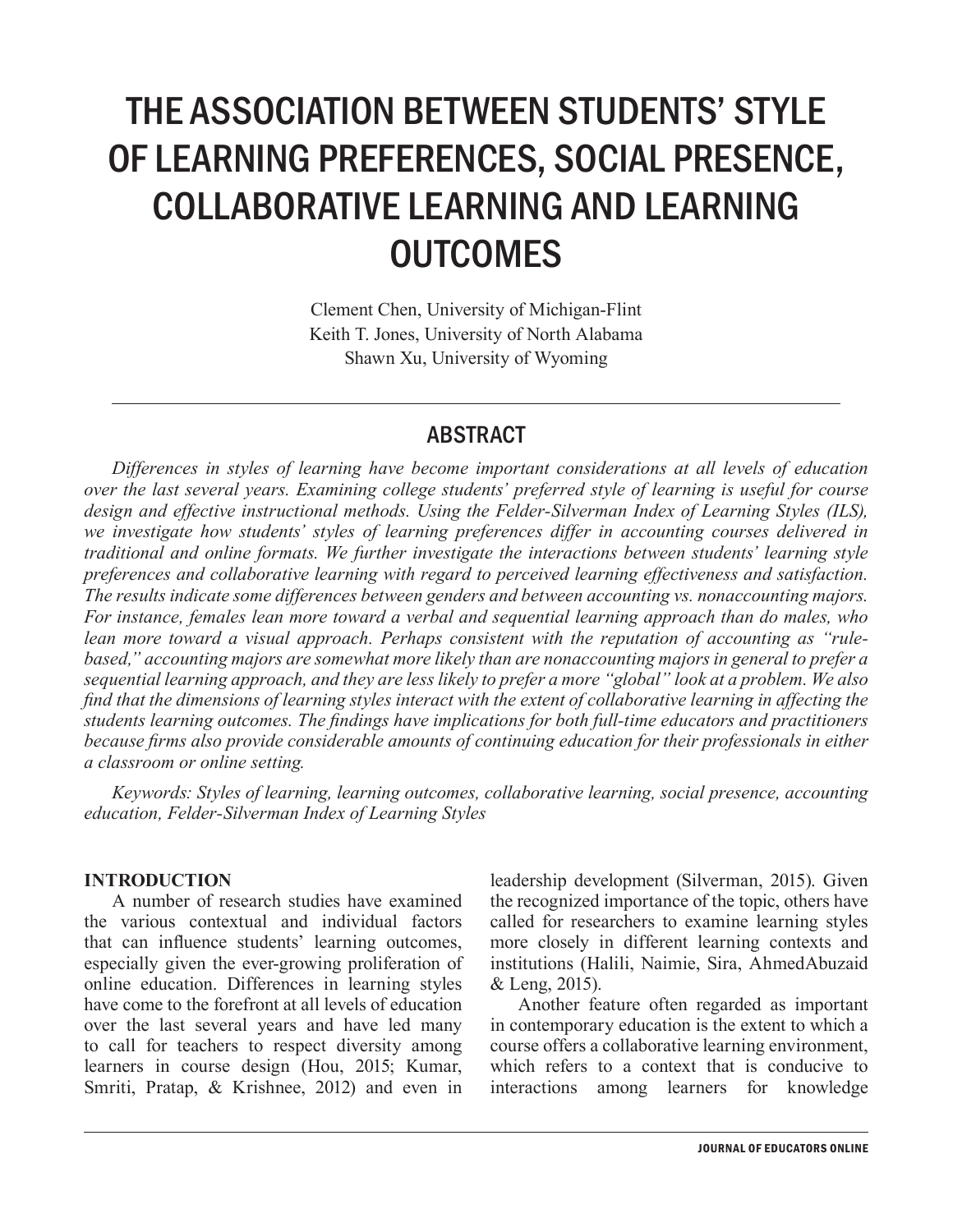acquisition and accomplishing tasks (Dewiyanti, Brand-Gruwel, Jochems, & Broers, 2007). Features such as the nature of the course, the delivery method (online vs. face-to-face), and the particular approach by the instructor may affect whether the environment lends itself to collaborative learning and, to the extent that a course provides such an environment, student perceptions and/or learning outcomes may be affected. For instance, studies have found that the extent of social presence in online environments can influence students' learning (Delfino & Manca, 2007; Joyce & Brown, 2011; So & Brush, 2008). Given trends such as the emphasis on student retention at many schools, it is potentially instructive to examine the interplay between learning styles and environments that may or may not be compatible with those styles (Pearson, 2012).

Many of the aforementioned studies in learning styles have been conducted using various measures that have offered mixed results and have focused on disciplines quite different from accounting. This leads to the question of whether such differences extend to such technical and quantitative academic disciplines as accounting. One study finds, for instance, that students in an introductory managerial accounting class had a learning style profile similar to that of engineering students (Henry, 2004). Further, few studies have examined how students' learning styles interact with their learning environment (e.g., collaborative learning), leading to different course outcomes in accounting education. Using the Felder-Silverman Index of Learning Styles (ILS), the current study seeks to examine whether there are differences in learning style preferences between genders, between delivery methods, and between accounting and nonaccounting majors across four different learning style dimensions. We further examine whether the four dimensions are associated with learning effectiveness and satisfaction, and whether the dimensions interact with the level of social presence and collaborative learning perceived by students in the course.

Among the 166 students we surveyed in six different classes, we find that male students tend to be more visual than verbal. Females are more likely to be sequential learners while males are more balanced between sequential and global. To our surprise, we do not find significant learning style differences between traditional-age students versus adult students, except that adult students are slightly more likely to be global learners. With respect to accounting majors versus nonaccounting majors, the most marked differences are in the sensing vs. intuitive and visual vs. verbal dimensions. In particular, accounting majors are more sensing. In addition, they are less likely to be visual learners. Interestingly, we do not find major learning style differences between students in faceto-face courses versus online courses. The latter finding was surprising because one might expect students to select online or traditional education at least partly based on their level of comfort with a particular method of delivery. The results underscore the notion that, controlling for other potentially important variables, both collaborative learning and learning style play an important role in students' learning experience and their course satisfaction. However, the results also suggest that two of the learning style dimensions are relatively more important, while the other two are partially subsumed in the two that rise to the surface in this study. The results of our study provide implications to instructional designers who can develop and delivery course content in ways students with different styles of learning can enhance their learning.

The next section discusses the possibility for demographic differences in learning styles, followed by a discussion of the literature on social presence and collaborative learning and the possibility of interactive effects. Finally, we present our methods and measures, the statistical results, and a discussion of the results.

#### LITERATURE REVIEW

#### *Learning Styles*

Research shows that learning styles, and perhaps variations in courses that tap into the various styles, may have an impact on such course outcomes as satisfaction and performance, and that different generations may indeed have different tendencies. As an example of the latter, Bush and Walsh (2014) found that millennials in a financial accounting principles course performed better when required to do daily assessments than when doing homework assignments. Using two learning style measures, Islam, Rahman, & Boland, (2011) found that undergraduate students in accounting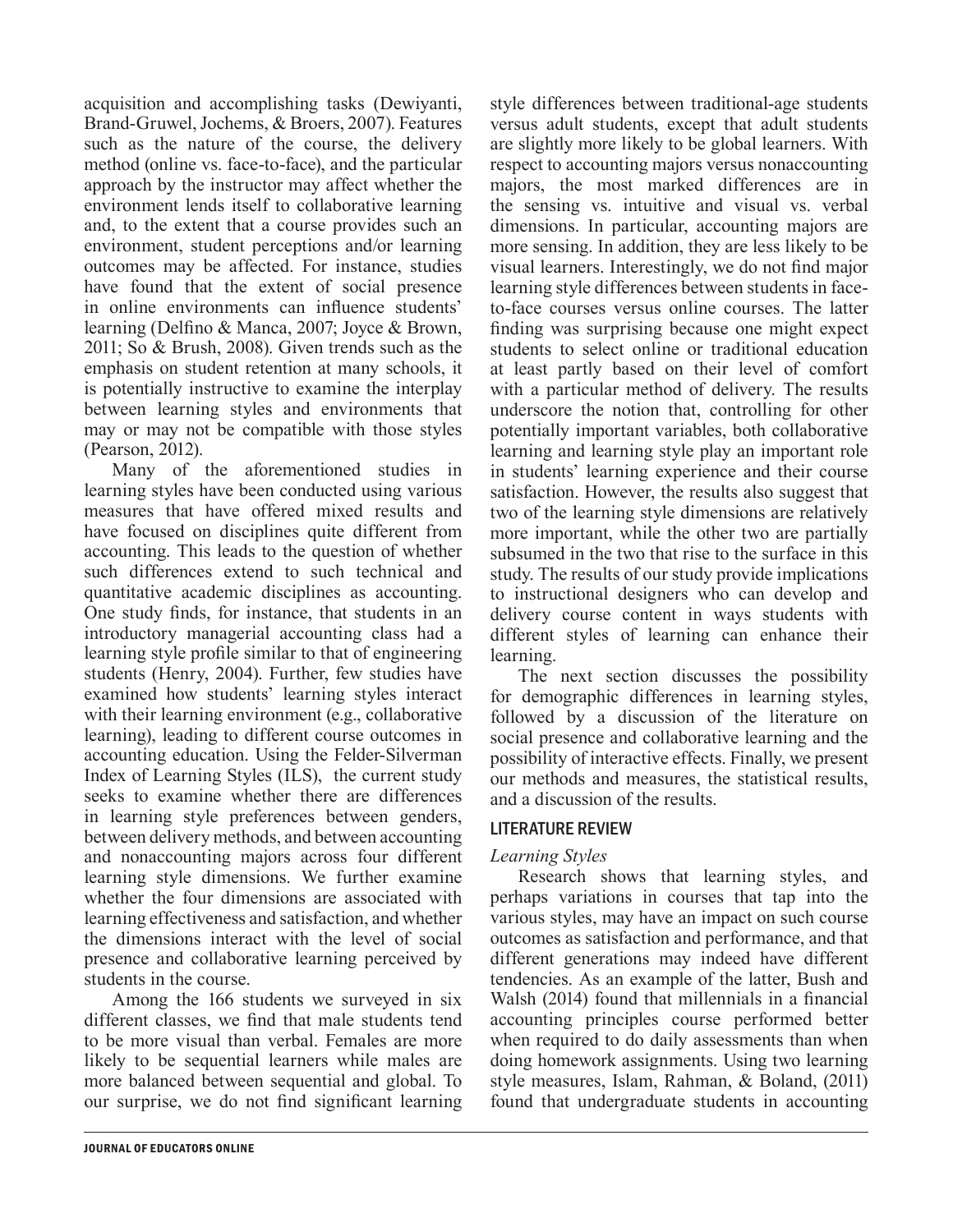were more satisfied and performed better when they adopted a variety of learning styles, suggesting that student flexibility matters.

In 1988, Richard Felder and Linda Silverman formulated the Felder-Silverman Index of Learning Styles (ILS). They break down learning styles into four different dimensions, each with extremes at either end. Many are likely to fall somewhere within the extremes, while others have strong preferences on one end or the other. These four dimensions are summarized below.

1. *Sensing* vs. *Intuitive* —Those who have favor a "sensing" learning style prefer concrete and practical examples and are more comfortable when provided with facts and procedures. Those on the "intuitive" extreme would be comfortable with conceptual and theoretical analyses where issues are less well-defined.

2. *Visual* vs. *Verbal* —Visual learners prefer visual aids such as flowcharts to provide a "picture" of the concept being presented, while verbal learners prefer words, whether written or spoken.

3. *Active* vs. *Reflective* —Active learners prefer "hands on" examples that allow them to work through something themselves. They are likely to prefer working in groups, while reflective learners prefer to work alone or with a very small, but familiar, group. Reflective learners prefer to think through a new concept rather than actively trying something first.

4. *Sequential* vs. *global* —Sequential learners prefer to think through a problem in a linear, stepby-step fashion. Global learners, on the other hand, prefer to step back first and look at the "big picture" before proceeding through the detailed steps.

We use the ILS scale because it is a perceptually based theory that has been extensively used in research on styles of learning (Salkind & Rasmussen, 2008). This type of theory differs from a cognitive processing model in that the latter attempts to explain how information is processed rather than what processing methods are preferred by students. The ILS scale has been used for studying the learning preferences of various groups of students, including language arts students, business students, and engineering students (Bacon, 2004; Felder & Spurling, 2005). Although there are a number of other models, Shuib and Azizan (2015) note that the ILS is often used in technology-based learning, though it was designed for traditional

learning. Our study uses online vs. traditional learning as one of our bases of comparison, among others. Finally, Shuib and Azizan (2015, based on Graf, Kinshuk, & Liu, 2009) note that the ILS models learning styles as "tendencies" (p. 111) rather than forcing respondents into a particular category. The construct and discriminant validity of the model have been found to be strong (Felder & Spurlin, 2005; Litzinger, Lee, Wise, & Felder, 2007; Platsidou & Metallidou, 2009).

#### *What Learning Styles are Preferred?*

We first present descriptive information on whether learning styles differ based on certain demographic breakdowns. Specifically, it is possible that males and females will differ in the way they prefer to initiate and carry out the learning process (Arroyo, Burleson, Tai, Muldner, & Woolf, 2013; Nieminen, Savinainen, & Viiri, 2013). Halili et al. (2015), for example, find female students to favor more participative and collaborative learning styles and males to be more "avoidant" learners. Somewhat similarly, Nuzhat, Salem, Al Hamdan, and Ashour (2013) find that female medical students have more diverse learning style preferences than do their male counterparts. On the other hand, using the same model as that in the current study, Shuib and Azizan (2015) find no significant gender differences in Malaysian students studying English as a Second Language. Inal, Buyukyavuz, and Tekin (2015), however, find that Turkish students are mostly group-oriented and prefer interacting with other students during the learning process, which suggests that culture could play an important role in learning style preference.

It is further possible that online and in-class students will differ in how they gather information and process course topics. Unless online students are selecting that delivery method strictly due to such factors as convenience (Bryant, Kahle, & Schafer, 2005), then it is perhaps reasonable to expect that there is something about an online learning environment that matches well with their preferences. For instance, Ku and Chang (2011) find that "visual" learners are the most dominant type among web learners, regardless of academic discipline or gender, and that "sensing" learners are not comfortable in a web-based learning environment. Nuzhat et al. (2013) call for research examining whether learning style predicts academic success in such different environments as online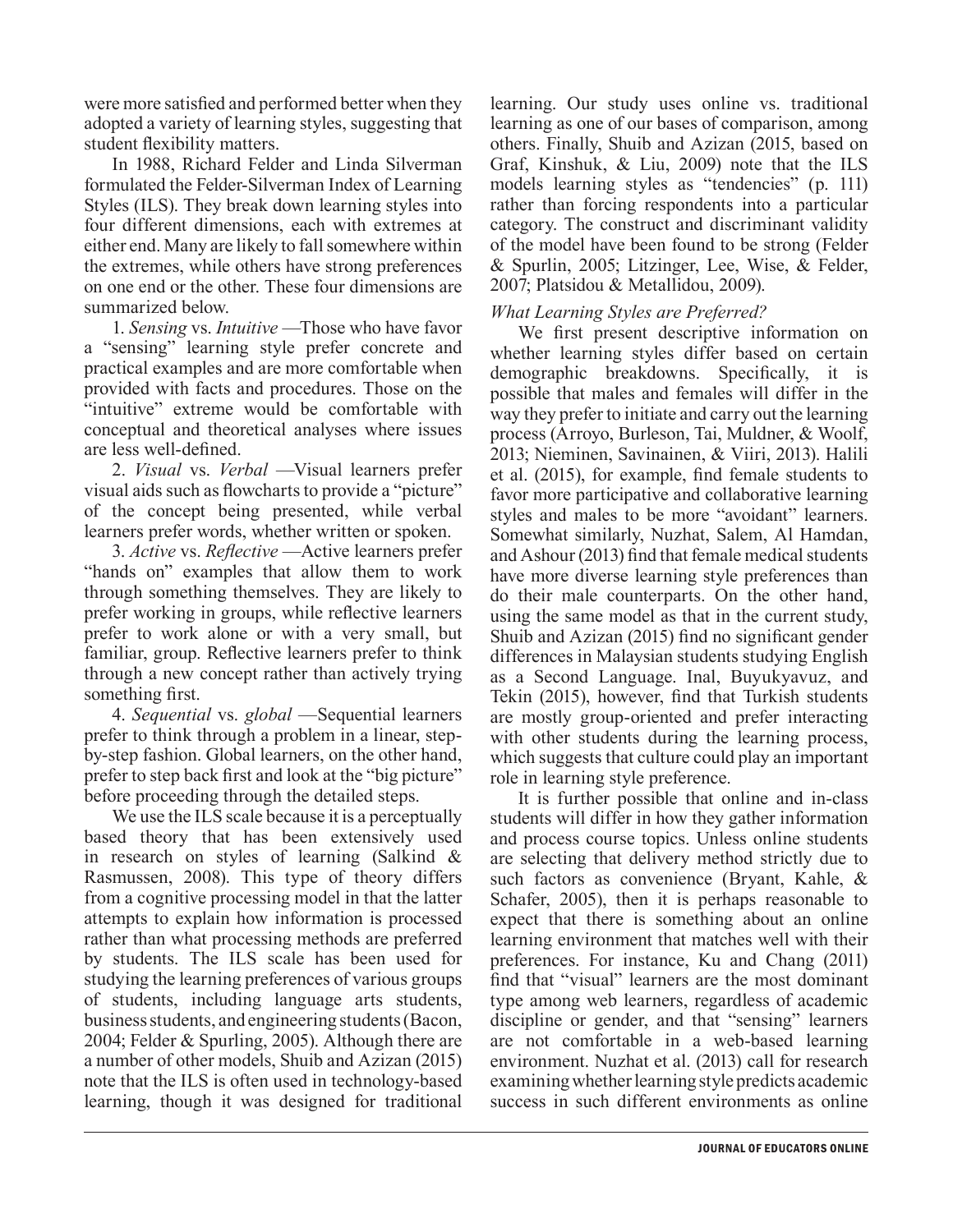and traditional classes, among other distinctions.

Finally, the stereotypical view of those who choose accounting is that they prefer order and concreteness and might lean relatively more toward a sensing and sequential learning style than will their counterparts in other majors. Loo (2002), using another learning style measure, found considerable diversity among business students and within majors. Engel (2015) notes, however, that most research on learning styles has been performed with students in such areas as physiology and engineering and that little is known about learning styles of accounting students. Such demographic differences may be interesting on their own, but if they exist, then perhaps any empirical analysis should include appropriate controls for them. Therefore, our subsequent analyses will provide indicator variables for each of these demographic breakdowns.

Based on the preceding discussion, the first set of research questions is simply aimed at examining demographic differences:

RQ1a: Do males and females differ in learning style preferences?

RQ1b: Do online and in-class students differ in learning style preferences?

RQ1c: Do accounting and nonaccounting majors differ in learning style preferences?

#### *Social Presence and Collaborative Learning*

Social Presence is defined as the degree of salience of the other person in an interpersonal interaction (Delfino & Manca, 2007; Short, Williams, & Christie, 1976). Studies have examined social presence as a predictor of satisfaction and learning (Delfino & Manca, 2007; Gunawardena & Zittle, 1997; Zhao, Sullivan, & Mellenius, 2014). They generally find social presence to have a positive influence on students' learning outcomes. We assume that an in-class environment offers social presence more naturally because of the face-to-face presence of the communicators. However, online learning employs predominately mediated communication, which is essentially any communication that is not face-to-face and, therefore, requires the use of a technical medium to communicate (Crowley & Mitchell, 1994). The media may include such "older" forms of communications as letters, but it now often consists of various computer-assisted communications such as Skype, e-learning, or mobile phones

(Crowley & Mitchell, 1994; Waldeck, Kinney, & Plax, 2013). In today's environment, face-to-face classes also often use mediated communication as well, but the extent varies among schools and individual instructors. In contrast, as noted, online learning relies predominately on these types of communications. As a result, it is particularly critical to see how social presence is associated with the learning outcomes of distance learners in the context of a mediated communication.

Collaborative Learning is the extent to which the environment allows for interactions among the learners to acquire knowledge and skills and complete the tasks (Alavi, 1994; Dewiyanti et al., 2007). Studies have examined factors that can influence collaborative learning in an online environment (Capdeferro & Romero, 2012; Kuboni, 2013; Xu, Du, & Fan, 2015). Other studies have investigated collaborative learning in group work and find positive associations between collaborative learning and course outcomes (Francis-Poscente & Jacobsen, 2013; Lee & Bonk, 2014).

It is possible that the association between learning style preferences and important course outcomes depends upon the extent to which the environment offers the opportunity (or requires students) to interact with others. If a student is an active learner and prefers to work in groups, for instance, they may sense that a lack of opportunity to interact with others impedes their performance and/or course satisfaction and that the plentiful presence of such opportunities helps them. Conversely, if reflective learners prefer to think through a problem on their own first, a requirement to work with others may frustrate them. Group work has certainly met with mixed reviews based on prior research (Alavi, 1994).

As discussed in the previous definitions, sensing and sequential learners seem to prefer concreteness and thinking in terms of step-by-step processes. An environment that fosters interaction with others may facilitate their understanding and enhance their experience when the problem is more complex. Alternatively, it is possible that working with others will only cause a sense of frustration. Of course, it is possible that such interactive effects depend on either of the strength of their preferences, the specific others with whom they are interacting, and/or whether they are forced to work with others because of a course requirement.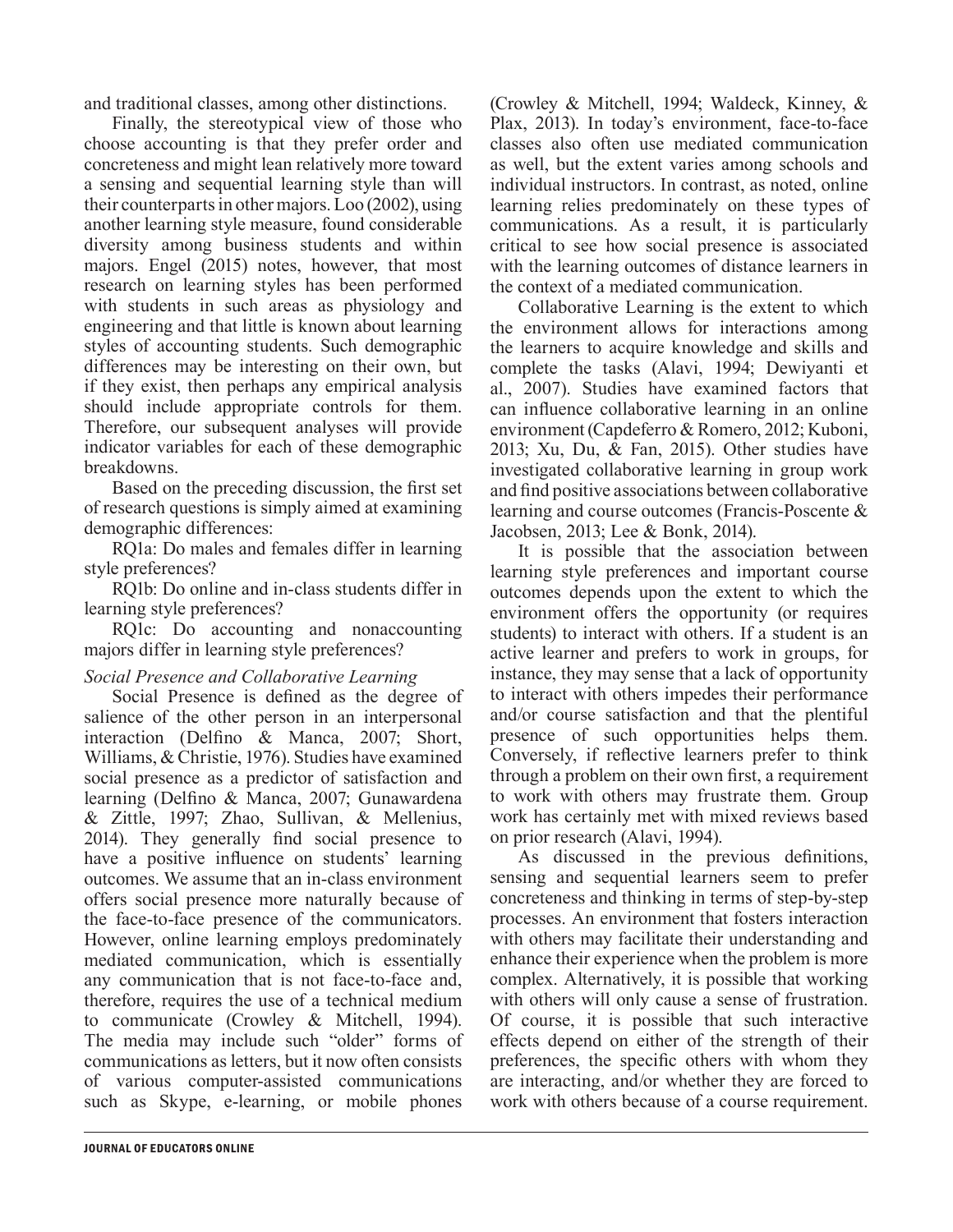Similarly, global learners may find that interaction with others facilitates their ability to identify the key issues of the problem, or they may find that working with others only impedes their ability to work through the problem.

Based on the definitions of visual vs. verbal learners, the latter seems more likely to enjoy an environment that they view as offering verbal interaction with others. In the case of a visual learner, the expectation is somewhat less predictable. On the one hand, visual learners may prefer to study a picture or graph and grasp the meaning on their own. On the other hand, they may prefer the input of others even in the presence of a visual aid, particularly if the problem is difficult. For instance, examining a flowchart of a company's revenue cycle to identify strengths or weaknesses tends to be challenging. Whether the preference is visual or verbal, the attempt to solve these types of problems may benefit from the interaction of others.

In sum, we expect that learning styles could be associated with course outcomes. Black and Kassaye (2014) find that student learning styles moderated the influence of experiential, participative, and traditional course designs upon student outcomes in a marketing course, which suggests possible interactions between learning styles and other factors. Because different learning style preferences seem to be associated with different preferences for interaction, we expect the association between learning styles and course outcomes to depend upon the extent to which they view the environment as offering or requiring interaction with others. The above arguments lead to the following hypotheses:

H1: The association between learning style preference and students' perceived effectiveness of learning depends on the levels of social presence and collaborative learning.

H2: The association between learning style preference and students' course satisfaction depends on the levels of social presence and collaborative learning.

#### METHODS AND DATA

Upon obtaining appropriate Institutional Research Board approval, we surveyed a crosssection of 166 students from two different universities and in different courses. Students from seven accounting courses participated in this study. Some of the courses were face-to-face and some

were purely online. Table 1 shows demographic information for the participants. As shown in Panel A, almost 52% of the participants are male students. Panel B shows that about 71% of them are undergraduate students, and Panel C shows that just under 45% are accounting majors, while Panel D shows that 65% of participants are enrolled in an online course. Panel E shows that the average age is close to 29 with a range of 19 to 58 but a mode of 22. An analysis of variance (ANOVA) indicates no significant difference for age between males and females  $(p > .4)$  and between accounting and nonaccounting majors ( $p > 0.1$ ). A chi-square test reveals no disproportionate distribution of males and females across accounting vs. nonaccounting major groupings (Pearson Chi-square > .1) and course type (in class vs. online, Pearson Chisquare  $>$  .7). In testing for interactive effects among the key variables of interest, we included age and gender as covariates, along with a variable to indicate whether the student was enrolled in an online or face-to-face course and another indicator variable for undergraduate vs. graduate. Because different instructors' course designs, topics, course demographics, and other factors may affect levels of interaction, student engagement, and interest, thereby potentially affecting perceived outcomes, we also controlled for courses by creating a dummy variable for each course.

Social Presence was measured using 17 items adopted from Tu (2002), and Collaborative Learning was measured using an 8-item instrument from So and Brush (2008). The dependent variables are Satisfaction (11 items) and Perceived Learning Effectiveness (six items). These two variables were measured using instruments from So and Brush (2008) and Alavi (1994). We used a five-point scale from 1 (strongly disagree) to 5 (strongly agree) and summed the relevant items for each multiitem variable to create a score for each respondent. Therefore, the possible ranges of the variables were 8–40 for Collaborative Learning, 17–85 for Social Presence, 11–55 for Satisfaction and 6–30 for Learning Effectiveness. Panel E of Table 1 shows descriptive statistics for these variables. Appendix A shows the items comprising the multi-item variables. As shown, the reliabilities are appropriate, with Cronbach Alpha statistics all above .70.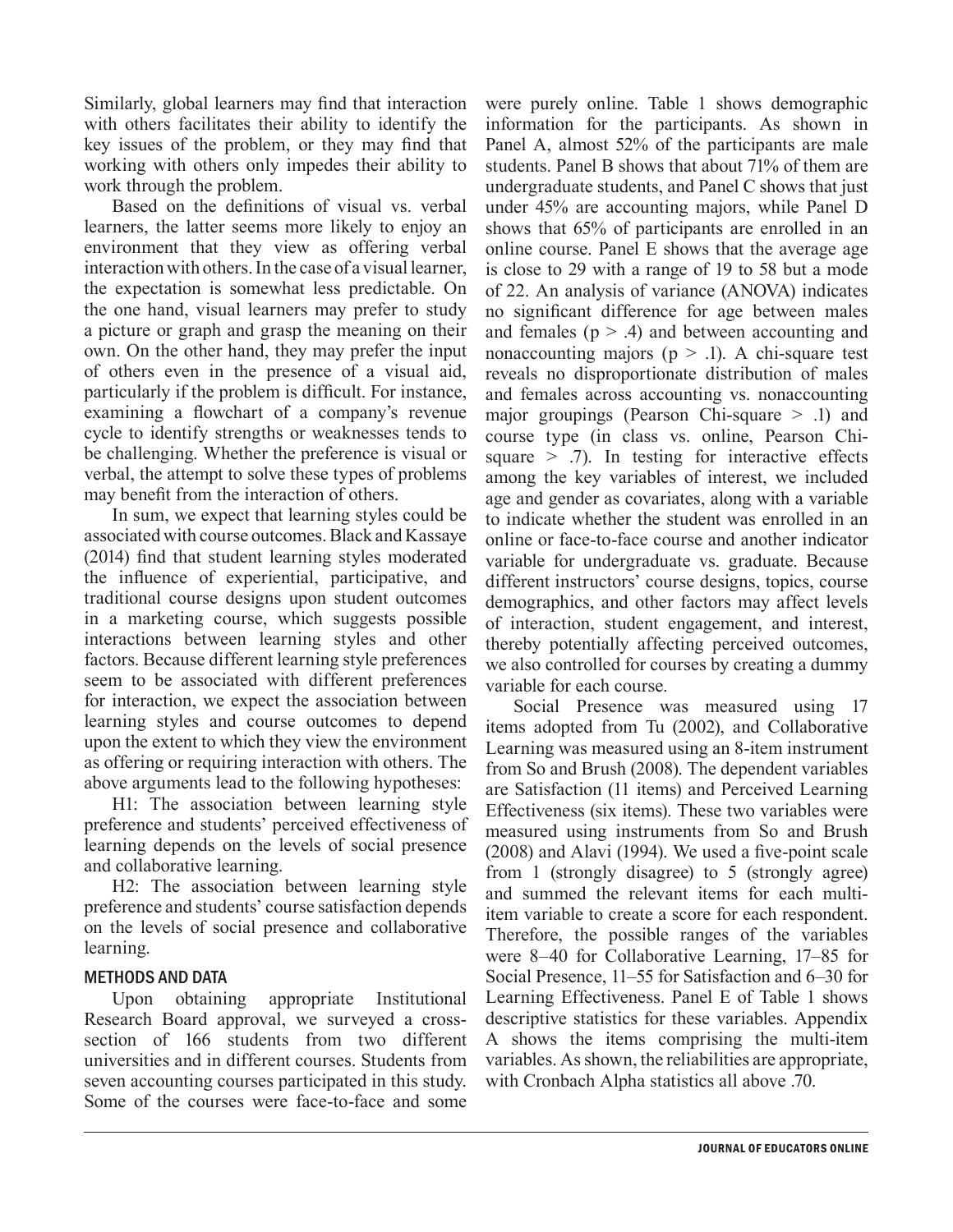| Table 1. Demographic Statistics    |  |  |  |  |  |
|------------------------------------|--|--|--|--|--|
| Panel A. Gender                    |  |  |  |  |  |
| <b>Frequency</b><br><b>Percent</b> |  |  |  |  |  |
| Male<br>86<br>51.8                 |  |  |  |  |  |
| 48.2<br>Female<br>80               |  |  |  |  |  |
| 100<br>Total<br>166                |  |  |  |  |  |

| Panel C. Accounting vs. Non Accounting Majors |                  |                |  |  |  |
|-----------------------------------------------|------------------|----------------|--|--|--|
|                                               | <b>Frequency</b> | <b>Percent</b> |  |  |  |
| <b>Non Accounting</b>                         | 92               | 55.4           |  |  |  |
| Acccounting                                   | 74               | 44.6           |  |  |  |
| Total                                         | 166              | 100            |  |  |  |

| Panel B. Undergraduates vs. Graduate Students |     |      |  |  |  |  |
|-----------------------------------------------|-----|------|--|--|--|--|
| <b>Frequency</b><br><b>Percent</b>            |     |      |  |  |  |  |
| Graduate                                      | 49  | 29.5 |  |  |  |  |
| Undergraduate                                 | 117 | 70.5 |  |  |  |  |
| Total                                         | 166 | 100  |  |  |  |  |

| Part D. Course Type |                  |                |  |  |  |
|---------------------|------------------|----------------|--|--|--|
|                     | <b>Frequency</b> | <b>Percent</b> |  |  |  |
| Online              | 108              | 55.4           |  |  |  |
| <b>Traditional</b>  | 58               | 44.6           |  |  |  |
| Total               | 166              | 100            |  |  |  |

| Panel E. Numerical Variables-Age, Interacting Variables, and Dependent Variables |     |             |               |             |                                     |                |                |
|----------------------------------------------------------------------------------|-----|-------------|---------------|-------------|-------------------------------------|----------------|----------------|
| <b>Variable</b>                                                                  | N   | <b>Mean</b> | <b>Median</b> | <b>Mode</b> | <b>Standard</b><br><b>Deviation</b> | <b>Minimum</b> | <b>Maximum</b> |
| Social Presence                                                                  | 166 | 53.5        | 54            | 51          | 9.4                                 | 21             | 81             |
| Collaborative<br>Learning                                                        | 166 | 26.4        | 27            | 30          | 5.9                                 | 8              | 39             |
| Perceived<br><b>Satisfaction</b>                                                 | 166 | 38.4        | 39            | 38          | 6.4                                 | 14             | 55             |
| Learning<br><b>Effectiveness</b>                                                 | 166 | 24.1        | 24            | 24          | 3.1                                 | 13             | 30             |
| Age                                                                              | 166 | 28.9        | 26            | 22          | 8.5                                 | 19             | 58             |

#### RESULTS

#### *Differences in Learning Styles*

Table 2 shows the percentages of students falling into the various categories of learning styles. As shown in the table, there is considerable balance in learning styles when considering the respondents taken as a whole. For instance, on the reflectiveactive scale, the majority of students prefer a "balance," with a slight swing toward reflective. The most visible differences appear to be between sensing and intuitive and verbal-visual. Slightly over 50% show a preference for sensing over intuitive, indicating a preference for concrete examples and facts over concept-focused material. Another 42% indicate a more "balanced" approach, while only slightly over 7% favor an approach requiring them to make judgments and draw inferences (intuitive). In terms of the global-sequential distinction, apart from a fairly large percentage falling into the

"balanced" category, there is a preference for sequential learning. Therefore, where there is a preference on this dimension, those in this study are more likely to favor a step-by-step, ordered approach over one requiring a "big picture" look. This preference seems somewhat consistent with the results on the intuitive-sensing dimension and perhaps indicates a preference for learning facts and processes that can be memorized without the deeper learning required in further application for judgment and decision making. Not surprisingly, there is also a much greater preference for visual learning over verbal learning. The adage "a picture is worth a thousand words" seems to apply to learning preferences as well.

Table 3 shows a comparison of male and female responses. According to these results, there are not extreme gender differences. The most marked gender differences appear to be in the verbalvisual dimension. Males in this group tend to move much more toward visual than verbal. While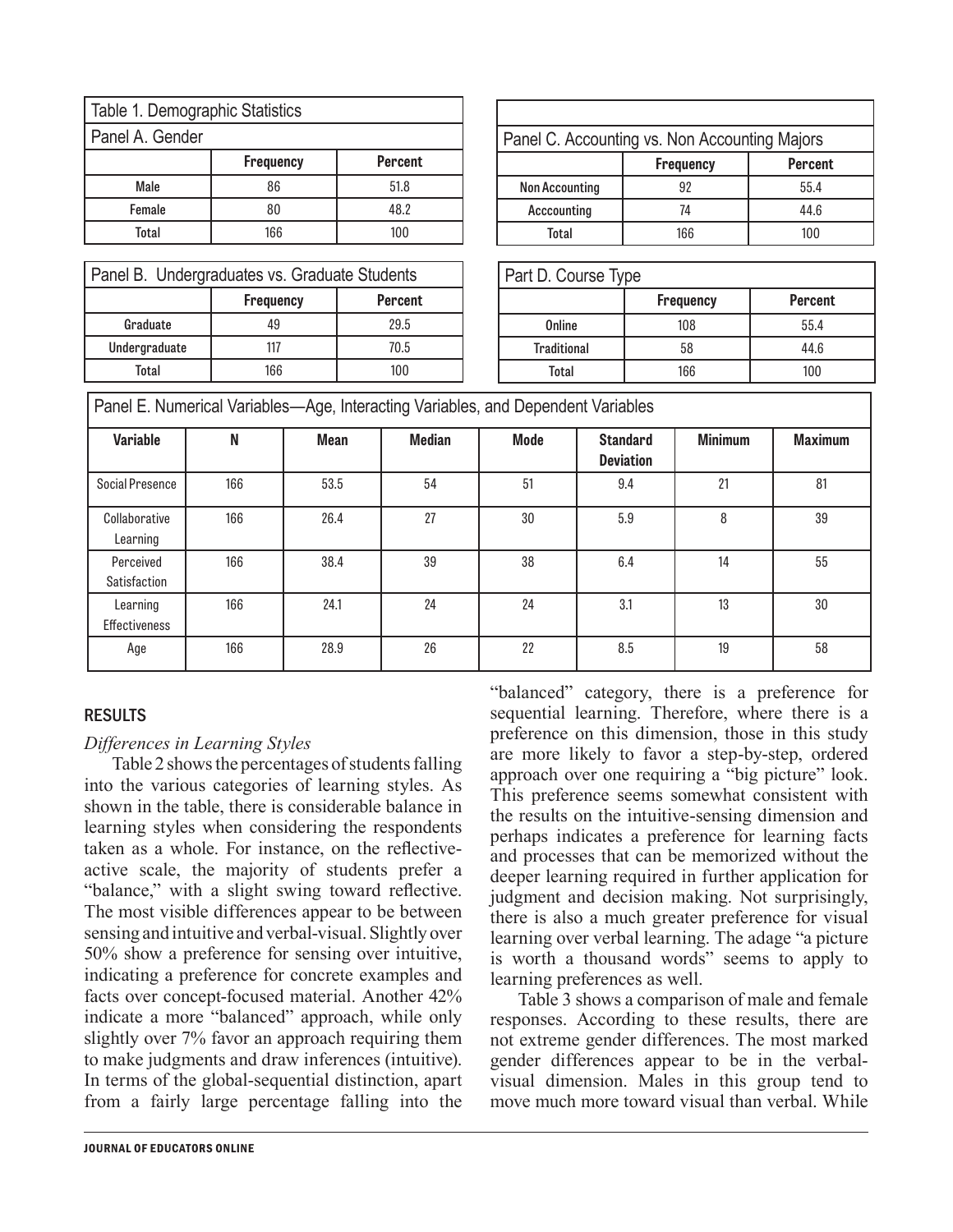| Table 2. Percentages of Students with Various Learning Style Preferences—Whole Sample                                                                                 |      |      |      |  |  |  |
|-----------------------------------------------------------------------------------------------------------------------------------------------------------------------|------|------|------|--|--|--|
|                                                                                                                                                                       |      |      |      |  |  |  |
| Reflective-Active                                                                                                                                                     | 19.3 | 66.3 | 14.5 |  |  |  |
| <b>Intuitive-Sensing</b>                                                                                                                                              | 7.2  | 42.2 | 50.6 |  |  |  |
| 42.8<br>12.7<br>44.6<br>Verbal-Visual                                                                                                                                 |      |      |      |  |  |  |
| 63.3<br>Global-Sequential<br>9.6<br>27.1                                                                                                                              |      |      |      |  |  |  |
| Legend: -1 signifies reflective, intuitive, verbal, or global; 1 signifies active, sensing, visual, or sequential; zero signifies a balance between the two extremes. |      |      |      |  |  |  |

Legend: -1 signifies reflective, intuitive, verbal, or global; 1 signifies active, sensing, visual, or sequential; zero signifies a balance between the two extremes.

| Table 3. Percentages of Learning Style Preferences by Gender                                                                                                          |                              |      |      |      |      |      |  |
|-----------------------------------------------------------------------------------------------------------------------------------------------------------------------|------------------------------|------|------|------|------|------|--|
|                                                                                                                                                                       | <b>Male</b><br><b>Female</b> |      |      |      |      |      |  |
|                                                                                                                                                                       | $-1$                         | 0    |      | $-1$ | 0    |      |  |
| <b>Reflective-Active</b>                                                                                                                                              | 16.3                         | 68.6 | 15.1 | 22.5 | 63.8 | 13.8 |  |
| <b>Intuitive-Sensing</b>                                                                                                                                              | 9.3                          | 41.9 | 48.8 | 5    | 42.5 | 52.5 |  |
| 5.8<br>55.8<br>20<br>32.5<br>38.4<br>47.5<br><b>Verbal-Visual</b>                                                                                                     |                              |      |      |      |      |      |  |
| 57.5<br>33.8<br>10.5<br>20.9<br>8.8<br>Global-Sequential<br>68.6                                                                                                      |                              |      |      |      |      |      |  |
| Legend: -1 signifies reflective, intuitive, verbal, or global; 1 signifies active, sensing, visual, or sequential; zero signifies a balance between the two extremes. |                              |      |      |      |      |      |  |

| Table 4. Learning Style Preferences of Accounting vs. Non Accounting Majors (in %)                                                                           |                                            |      |      |      |      |      |
|--------------------------------------------------------------------------------------------------------------------------------------------------------------|--------------------------------------------|------|------|------|------|------|
|                                                                                                                                                              | <b>Non Accounting</b><br><b>Accounting</b> |      |      |      |      |      |
|                                                                                                                                                              | $-1$                                       | 0    |      |      | 0    |      |
| <b>Verbal-Visual</b>                                                                                                                                         | 13.5                                       | 50   | 36.5 | 12   | 37   | 51.1 |
| <b>Intuitive-Sensing</b>                                                                                                                                     | 4.1                                        | 36.5 | 59.5 | 9.8  | 46.8 | 43.5 |
| <b>Verbal-Visual</b>                                                                                                                                         | 13.5                                       | 50.0 | 36.5 | 12.0 | 37.0 | 51.1 |
| Global-Sequential                                                                                                                                            | 6.8                                        | 62.2 | 31.1 | 12.0 | 64.1 | 23.9 |
| Langand: Jeignifiae raflactiva intuitiva varbal or global: Leignifiae activa cancing vieual or caguantial: zaro cignifiae a balanca batwaan tha two axtramac |                                            |      |      |      |      |      |

Lengend: -1 signifies reflective, intuitive, verbal, or global; 1 signifies active, sensing, visual, or sequential; zero signifies a balance between the two extremes.

a bit more balance is indicated for females, they tend considerably more toward verbal and away from visual than do males. To a lesser extent, males and females also appear to approach things differently in terms of the global-sequential scale. Both are somewhat "balanced" on this dimension, but males tend slightly more toward looking at a problem globally, while females are considerably more likely to favor a sequential approach. Neither gender has a strong preference for an intuitive approach; although males have nearly twice the percentage leaning that direction than do females, we would not conclude from these results that either gender is comfortable with scenarios in which the issues are not well-defined. Instead, it would appear that both prefer concrete, "how to" instruction. In a separate analysis (not tabulated), we divided the sample into those below and above age 24. We did find the older group to have a slightly greater leaning toward a global approach, although still less than 13% exhibited that preference. On a positive note, the "balance" continues to show.

Table 4 shows a breakdown of the responses between accounting and nonaccounting majors. The two groups appear to differ in at least three of the four primary breakdowns. Accounting majors tend more toward "sensing" than do nonaccounting majors, although neither group leans strongly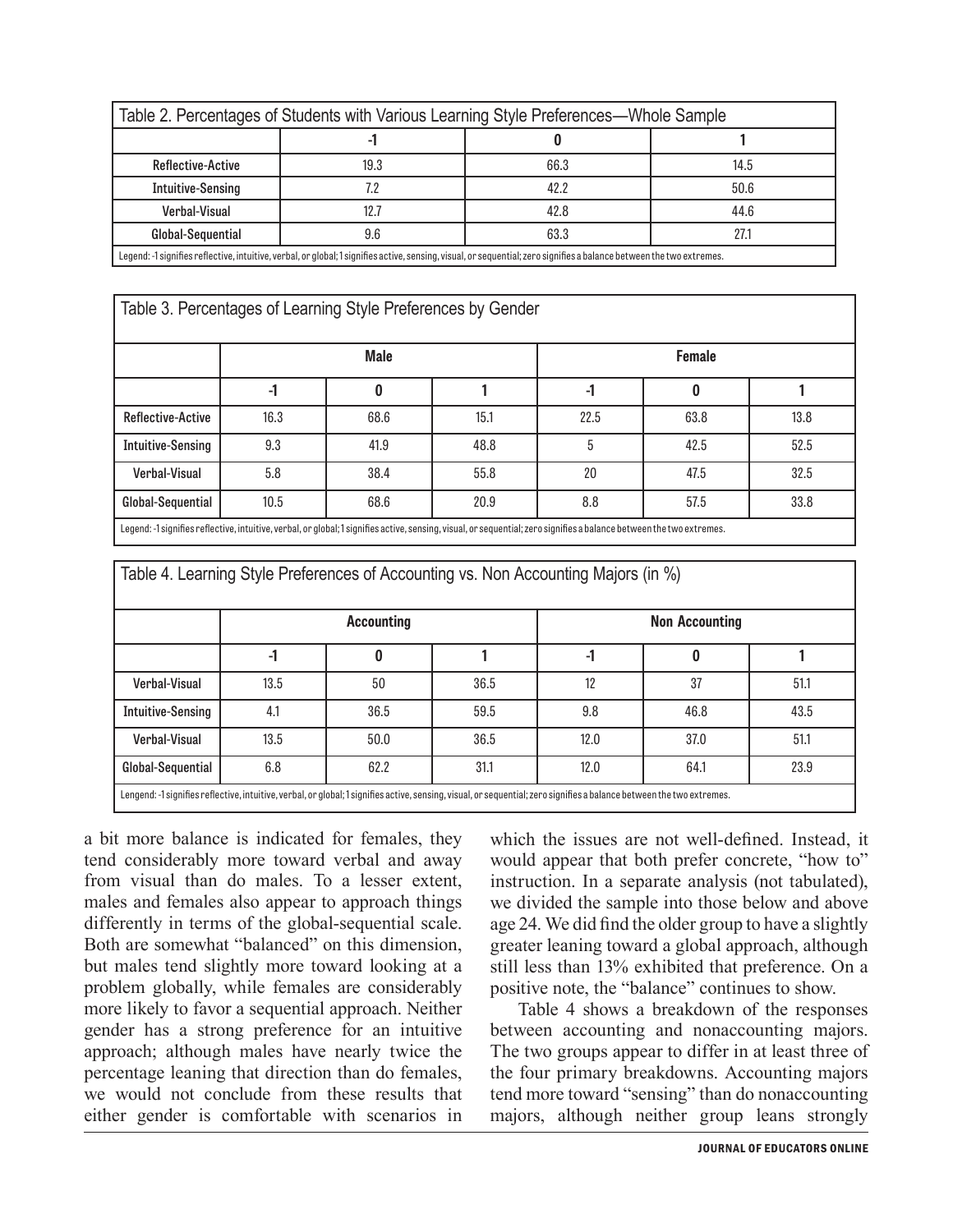| Table 5. Test of Interactions. (DV = Learning Effectiveness) |                  |          |         |  |  |  |
|--------------------------------------------------------------|------------------|----------|---------|--|--|--|
| <b>Variable</b>                                              | <b>Parameter</b> | t Value  | p Value |  |  |  |
|                                                              | <b>Estimate</b>  |          |         |  |  |  |
| Intercept                                                    | 10.36            | 1.88     | 0.06    |  |  |  |
| Social presence (SP)                                         | 0.16             | 1.70     | 0.09    |  |  |  |
| Collaborative learning (CL)                                  | 0.02             | 0.15     | 0.88    |  |  |  |
| Active                                                       | 0.13             | 0.04     | 0.97    |  |  |  |
| Sensing                                                      | 4.14             | 0.91     | 0.36    |  |  |  |
| Visual                                                       | $-2.07$          | $-0.56$  | 0.58    |  |  |  |
| Sequential                                                   | 3.00             | 0.78     | 0.44    |  |  |  |
| SP*active                                                    | $\mathbf 0$      | 0.06     | 0.95    |  |  |  |
| $SP*$ sensing                                                | $-0.07$          | $-0.58$  | 0.30    |  |  |  |
| SP*visual                                                    | $-0.05$          | $-0.77$  | 0.44    |  |  |  |
| SP*sequential                                                | $\pmb{0}$        | $-0.03$  | 0.98    |  |  |  |
| CL*active                                                    | $-0.01$          | $-0.13$  | 0.90    |  |  |  |
| CL*sensing                                                   | $\mathbf 0$      | 0.03     | 0.98    |  |  |  |
| CL * visual                                                  | 0.20             | 2.15     | 0.03    |  |  |  |
| CL*sequential                                                | $-0.07$          | $-.0.76$ | 0.45    |  |  |  |
| Age                                                          | 0.05             | 1.58     | 0.12    |  |  |  |
| Gender                                                       | 0.30             | 0.59     | 0.55    |  |  |  |
| Delivery mode (FTF vs. Online)                               | 1.20             | 1.36     | 0.18    |  |  |  |
| Undergraduate (yes or no)                                    | 0.84             | 0.79     | 0.43    |  |  |  |
| Accounting Major (yes or no)                                 | 1.20             | 1.53     | 0.13    |  |  |  |
| Course <sub>2</sub>                                          | $-3.74$          | $-1.95$  | 0.05    |  |  |  |
| Course 3                                                     | $-1.35$          | $-1.03$  | 0.31    |  |  |  |
| Course 4                                                     | $-3.28$          | $-1.90$  | 0.16    |  |  |  |
| Course 5                                                     | $-2.65$          | $-1.64$  | 0.10    |  |  |  |
| Course 6                                                     | $-2.07$          | $-1.55$  | 0.12    |  |  |  |
| Course <sub>7</sub>                                          | 0.38             | 0.43     | 0.67    |  |  |  |

toward intuitive. Nonaccounting majors appear much more visually-oriented in their learning preferences than do accounting majors, suggesting a possible greater preference for visual aids. Finally, although the differences are somewhat less dramatic, accounting majors tend more toward sequential learning and are somewhat more likely to shy away from a global approach. These results are somewhat consistent with Hung, Chang, & Lin, (2015), who found that most accounting students in their study were sensing and sequential in their learning approaches, but they differ

somewhat in that students in the other study also tended more toward a visual approach than did accounting students in this study.

We also divided our sample into those enrolled in face-to-face courses and in online courses. However, we did not observe major differences between the two groups in their learning styles.

We now turn to our multiple regression analyses to draw our main conclusion on the relationship between learning styles, social presence, collaborative learning, and their interactions and students' learning outcome.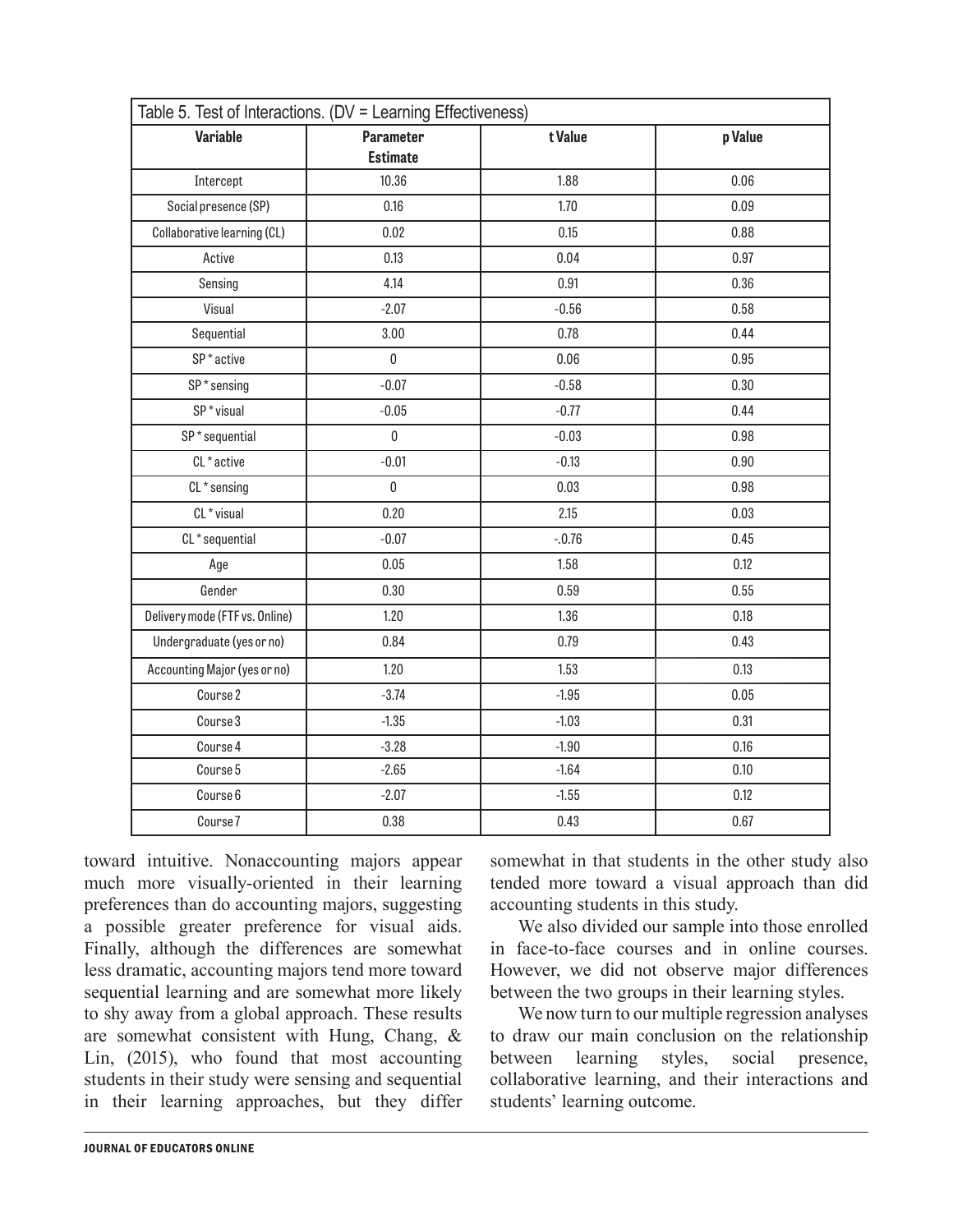| Table 6. Tests of Interactions (DV = Satisfaction) |                                     |         |         |  |  |  |
|----------------------------------------------------|-------------------------------------|---------|---------|--|--|--|
| <b>Variable</b>                                    | <b>Parameter</b><br><b>Estimate</b> | t Value | p Value |  |  |  |
| Intercept                                          | 9.00                                | 0.91    | 0.37    |  |  |  |
| Social presence (SP)                               | 0.12                                | 0.66    | 0.51    |  |  |  |
| Collaborative learning (CL)                        | 0.81                                | 3.07    | 0.00    |  |  |  |
| Active                                             | 2.23                                | 0.34    | 0.74    |  |  |  |
| Sensing                                            | 13.94                               | 1.70    | 0.09    |  |  |  |
| Visual                                             | $-7.04$                             | $-1.06$ | 0.29    |  |  |  |
| Sequential                                         | 0.80                                | 0.12    | 0.91    |  |  |  |
| SP <sup>*</sup> active                             | $-0.01$                             | $-0.08$ | 0.94    |  |  |  |
| $SP*$ sensing                                      | 0.06                                | 0.47    | 0.64    |  |  |  |
| SP*visual                                          | 0.07                                | 0.58    | 0.56    |  |  |  |
| SP*sequential                                      | 0.02                                | 0.19    | 0.85    |  |  |  |
| CL <sup>*</sup> active                             | $-0.05$                             | $-0.30$ | 0.76    |  |  |  |
| $CL *$ sensing                                     | $-0.56$                             | $-2.66$ | 0.01    |  |  |  |
| CL * visual                                        | 0.15                                | 0.90    | 0.37    |  |  |  |
| CL*sequential                                      | $-0.06$                             | $-0.37$ | 0.71    |  |  |  |
| Age                                                | $-0.06$                             | $-1.10$ | 0.27    |  |  |  |
| Gender                                             | $-0.50$                             | $-0.56$ | 0.58    |  |  |  |
| Delivery mode (FTF vs. Online)                     | 0.02                                | 0.01    | 0.99    |  |  |  |
| Undergraduate (yes or no)                          | 1.64                                | 0.86    | 0.39    |  |  |  |
| Accounting Major (yes or no)                       | 1.24                                | 0.88    | 0.38    |  |  |  |
| Course 2                                           | 0.43                                | 0.13    | 0.90    |  |  |  |
| Course 3                                           | $-1.63$                             | $-0.69$ | 0.49    |  |  |  |
| Course 4                                           | 0.37                                | 0.12    | 0.90    |  |  |  |
| Course 5                                           | $-0.96$                             | $-0.33$ | 0.74    |  |  |  |
| Course 6                                           | $-0.76$                             | $-0.31$ | 0.76    |  |  |  |
| Course 7                                           | 2.42                                | 1.50    | 0.14    |  |  |  |

*Learning Styles, Social Presence, Collaborative Learning, and Their Association with Students' Learning Outcomes* 

In order to test for interactions, we dichotomized the learning scales for the four learning styles into values (0 and 1). Although not separately tabulated, we tested the reliability of the variables using the Cronbach Alpha, modified for dichotomous variables as noted in Litzinger et al. (2007). The reliabilities were quite high for all four scales, with Cronbach Alpha of .84, .86, .75, and .73 for sensingintuitive, visual-verbal, sequential-global, and active-reflective, respectively.

We adopted multiple regression analyses to test our two hypotheses. Our dependent variables are learning effectiveness and course satisfaction. Our main explanatory variables are learning styles, collaborative learning, social presence, and their interactions. In our analyses, we control for a series of other factors (age, gender, course types, etc.) that may impact the dependent variables and confound the relationships between the dependent variables and the main independent variables.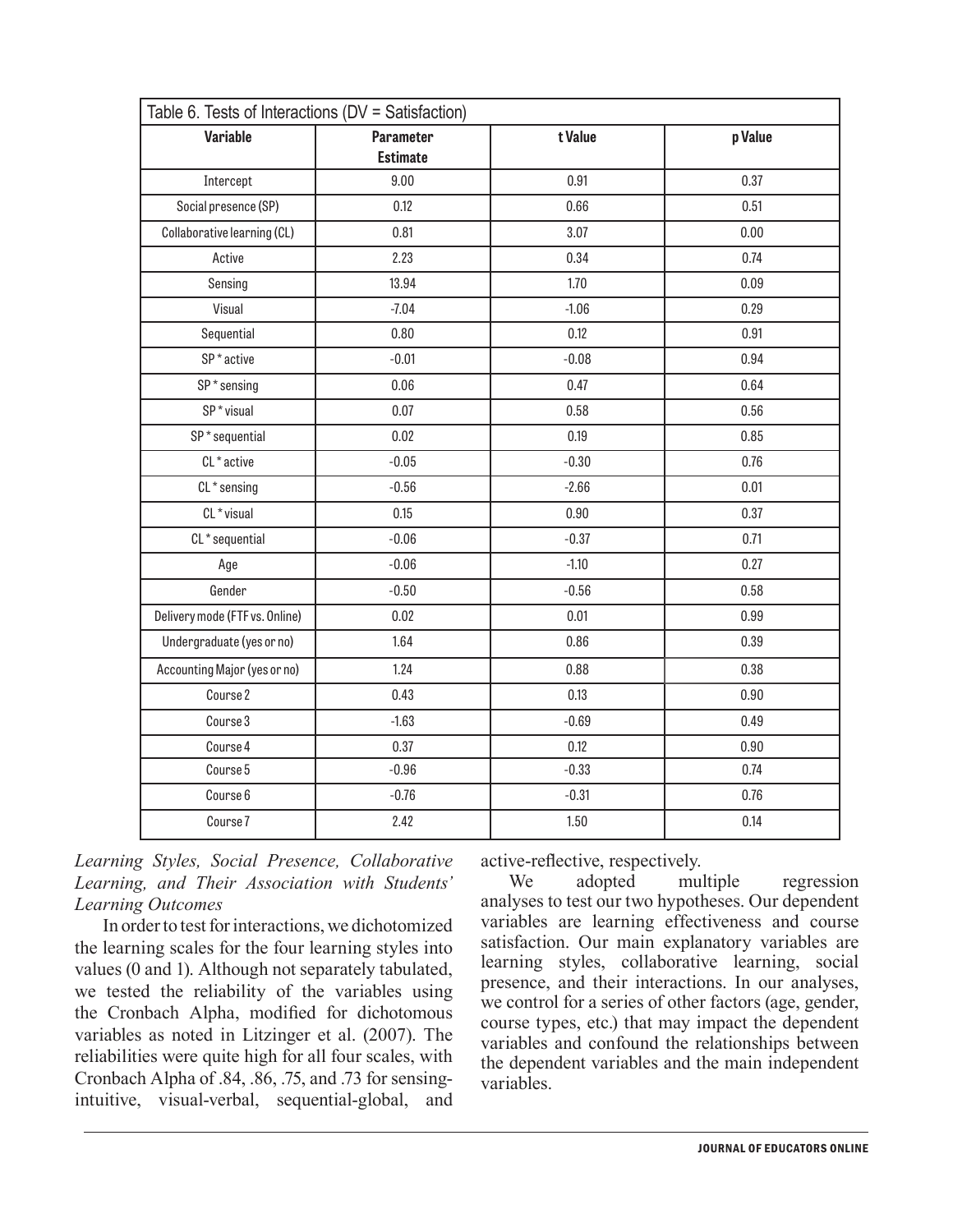As shown in Table 5, there is a positive interaction between collaborative learning and the "visual" variable when the dependent variable is learning effectiveness. None of the other learning style dimensions have a main effect, nor do they interact with social presence or collaborative learning. The significant positive interaction between collaborative learning and the visual-verbal indicator variable suggests that visual learners have a greater perceived learning experience through collaborative learning than do verbal learners. There is an association between one of the courses and learning effectiveness; as stated previously, the dummy variables were included to control for the potential for instructor/course design differences.

As shown in Table 6, collaborative learning interacts with "sensing" when the dependent variable is course satisfaction, indicating that the effect of the sensing dimension depends upon the level of collaborative learning. In this case, none of the covariates is significant. Likewise, none of the indicator variables for the different courses is significant. Although collaborative learning on average has a significant positive association with satisfaction, the significant negative interaction suggests that sensing people derive lower satisfaction through collaborative learning than do their intuitive counterparts.

#### **DISCUSSION**

Our results overall suggest that students tend to be balanced in their learning styles. We do find some differences in genders and in accounting vs. nonaccounting majors in their preferences. Interestingly, we do not find any marked differences between online and face-to-face students in their preferences. We expected that students would selfselect into either an online or face-to-face course at least partly because they had a strong preference for certain types of learning. A potential explanation of this finding is that students might not have the freedom to choose between the two delivery modes (i.e., a given semester might have only one type of course available). It is also highly possible that the relative convenience of online education "trumps" any other considerations for some, although we are unable to measure such a tendency based on our data.

The finding that accounting majors favor a sequential approach and are less comfortable than their counterparts in taking a "global" look at a problem is not particularly surprising for a profession often referred to as "rule-based." However, as accounting students move toward higher course levels and toward demanding practitioner positions that require judgments on unclear matters, the world becomes less concrete and a global approach would seem to be increasingly necessary. It is perhaps desirable for principles- and intermediatelevel courses in accounting to ease students into more integrative types of analyses, where they have not already done so. As a practical matter, class sizes and other factors may make it difficult to administer such activities. At a minimum, however, it would seem that students need to be aware early in their program that the world is not concrete and is not always "step-by-step." In reality, their professional lives will often require them to look at the big picture first, identify the relevant issues, and select or recommend a course of action.

The indication that there is a range of preferences suggests that a balance of approaches is desirable within any course, because likely no specific approach will be effective for an entire class of students. The fact that today's classrooms represent a diversity of cultures further suggests the need to understand differences and adapt, where possible. While active learning is generally regarded as highly effective, students from some cultures might feel as if they are being offensive in asking "too many" questions. Where possible and practical, perhaps the experience of both student and professor would be enhanced by varying approaches to help with the level of engagement and retention.

On the other hand, many courses and/or academic programs cannot practically be tailored to specific students as is found in, for instance, Montessori education. To suggest otherwise would be naïve. In addition, students' preferences do not necessarily constitute the "right" way to administer a college or university class. Everyone must step out of their comfort zone and adapt sometimes, including students, professors, and practitioners. Fortunately, Sandman (2014) finds that business students indeed adapt their learning style to the course subject rather than having a consistent preference.

Of course, some courses or topics within courses lend themselves better to creating or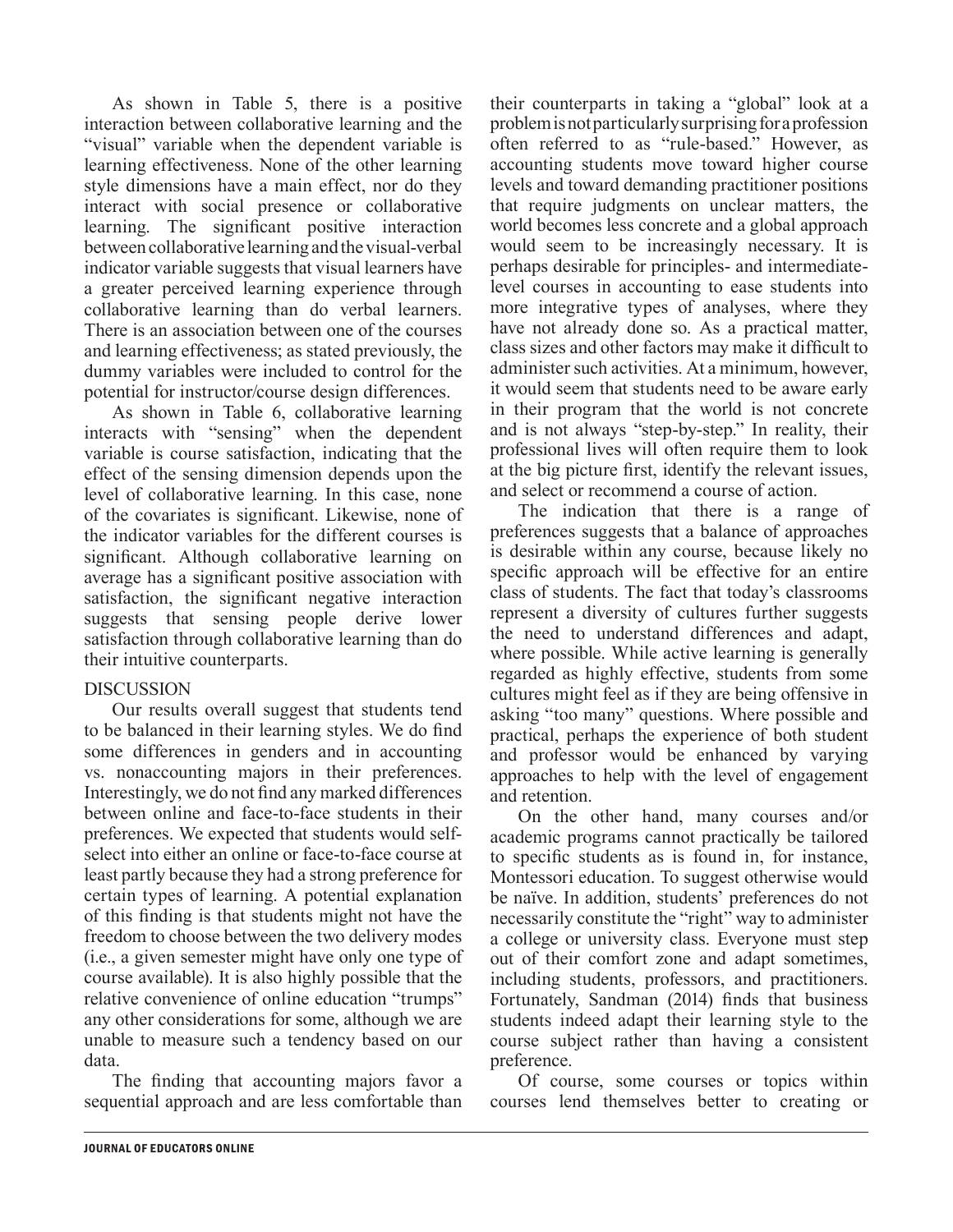finding visual aids. Moreover, our results suggest a greater need perhaps in introductory accounting courses. These courses often consist predominately of nonaccounting majors, who appear to have a somewhat greater preference for a visual approach. One advantage that educators in virtually any discipline have in the Internet age is that we can find relevant, sometimes entertaining, aids more quickly using a search engine. Depending on our computer acumen, we can smoothly insert pictures, videos, and other engaging aids into presentations or other documents. Another aid that has become popular at many schools is the "clicker," which students are sometimes required to purchase and can use in more than one class to participate in answering questions posed by the instructor, for instance, in a PowerPoint presentation. They can then immediately see the results and the instructor can then show the correct answer. Such approaches are engaging and provide immediate feedback to both the instructor and student. Many educators intentionally vary their approaches within a class session by lecturing for a limited time (e.g., ten minutes) and then switching to a hands-on exercise, a video, or a short case appropriate for illustrating the importance of what was just discussed. They will then continue with another ten minutes of lecture time and offer another exercise following that short period. Such approaches not only help with students' short attention spans, but they offer "something for everyone" by providing opportunities for those across the spectrum of learning styles.

The findings further suggest that the sensing vs. intuitive and visual vs. verbal dimensions carry more weight in students' experiences with a course than do the other two dimensions studied. It is quite possible that the other two dimensions are at least partially captured in the two dimensions that do show up as significant. For instance, "active" and "sequential" are similar to "sensing" in their basic description. The finding that the sensing vs. intuitive dimension interacts in a negative way with collaborative learning for course satisfaction is potentially instructive. With their relatively greater focus on concepts and theories, perhaps intuitive learners can exchange more ideas through collaborative learning, thus enhancing their satisfaction. In other words, a collaborative learning environment may facilitate their

satisfaction by offering the opportunity to "bounce ideas off" of others and crystallize the solution for them, particularly if they like to communicate with others verbally. On the other hand, for a student who leans strongly toward being a sensing learner with a preference for concrete examples, a collaborative learning environment may not be enough to offset their frustration with a situation that presents unclear issues and offers less clear paths for defining and solving them. If they prefer to work alone, a collaborative learning environment may actually decrease their satisfaction in such a situation, especially since many students do not wish to have group projects (McConnell, 2002).

The finding that visual learners have a better perceived learning experience in a collaborative learning environment than do verbal learners is somewhat surprising. One might expect a collaborative learning environment to offer a relatively greater opportunity to learn through words, thereby leading to a stronger experience for verbal learners. Perhaps this finding goes hand-inhand with the finding on the sensing vs. intuitive dimension discussed earlier. If the previously mentioned old adage "A picture is worth a thousand words" is true, then perhaps visual aids further help to enhance the experience for intuitive learners; they may just need a "boost" to help them solidify their thoughts on the concepts.

We were surprised by the lack of significance for our covariates, with age being marginally significant for learning experience and no other covariates approaching significance. One might expect the type of course (online vs. FTF) to be significant because the two types of delivery will likely differ in terms of student perceptions of how much collaborative learning is really present and in their overall experience in general. This study examines style preferences, but a potentially important determinant in a student's experience is the extent to which he/she is able to use their preferred style in a given class. Any differences in atmosphere due to the delivery format did not seem to be sufficient to make a difference for the dependent variables in this study.

#### LIMITATIONS AND FUTURE RESEARCH

As is the case with any empirical study, the results of the current study must be interpreted in light of its inherent limitations. First, the study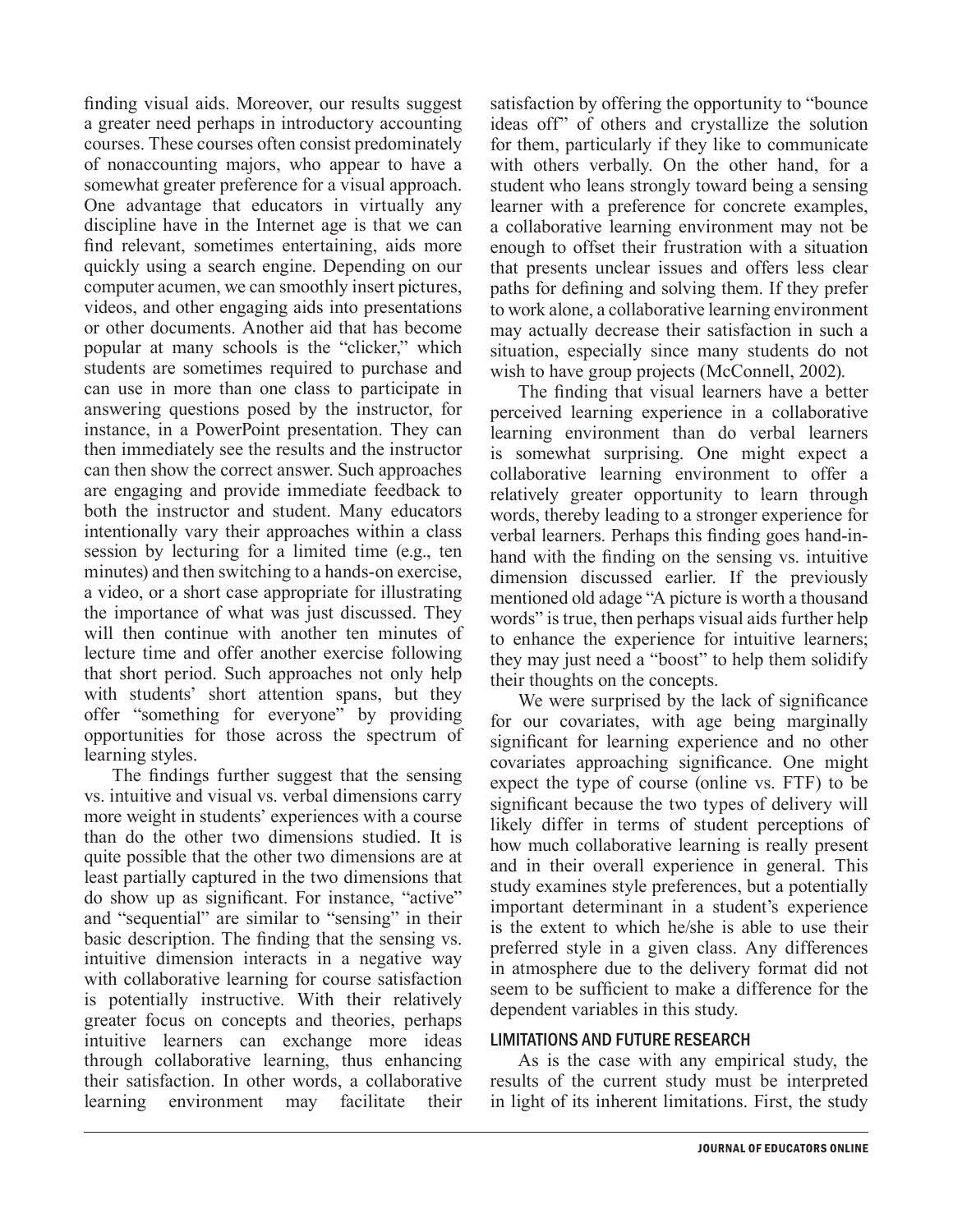is based on survey results and the responses are therefore based on how a student "feels" at the moment, or they may fill out the survey quickly without regard to the truthfulness of their response. Giovannella (2012) found, for example, that responses to these learning styles instruments may vary widely after one or two years. In addition, as noted previously, Henry (2004) surveyed the learning styles of students in an introductory managerial accounting course and concluded that their learning style profile is similar to the profile of engineering students. However, there are very few studies examining how students' learning styles interact with their learning environment (e.g., collaborative learning), leading to different learning results in accounting education. Our study attempts to partially fill the gap. Because we focus on accounting courses only, further studies might be needed to see if our results can be generalized to students in other courses.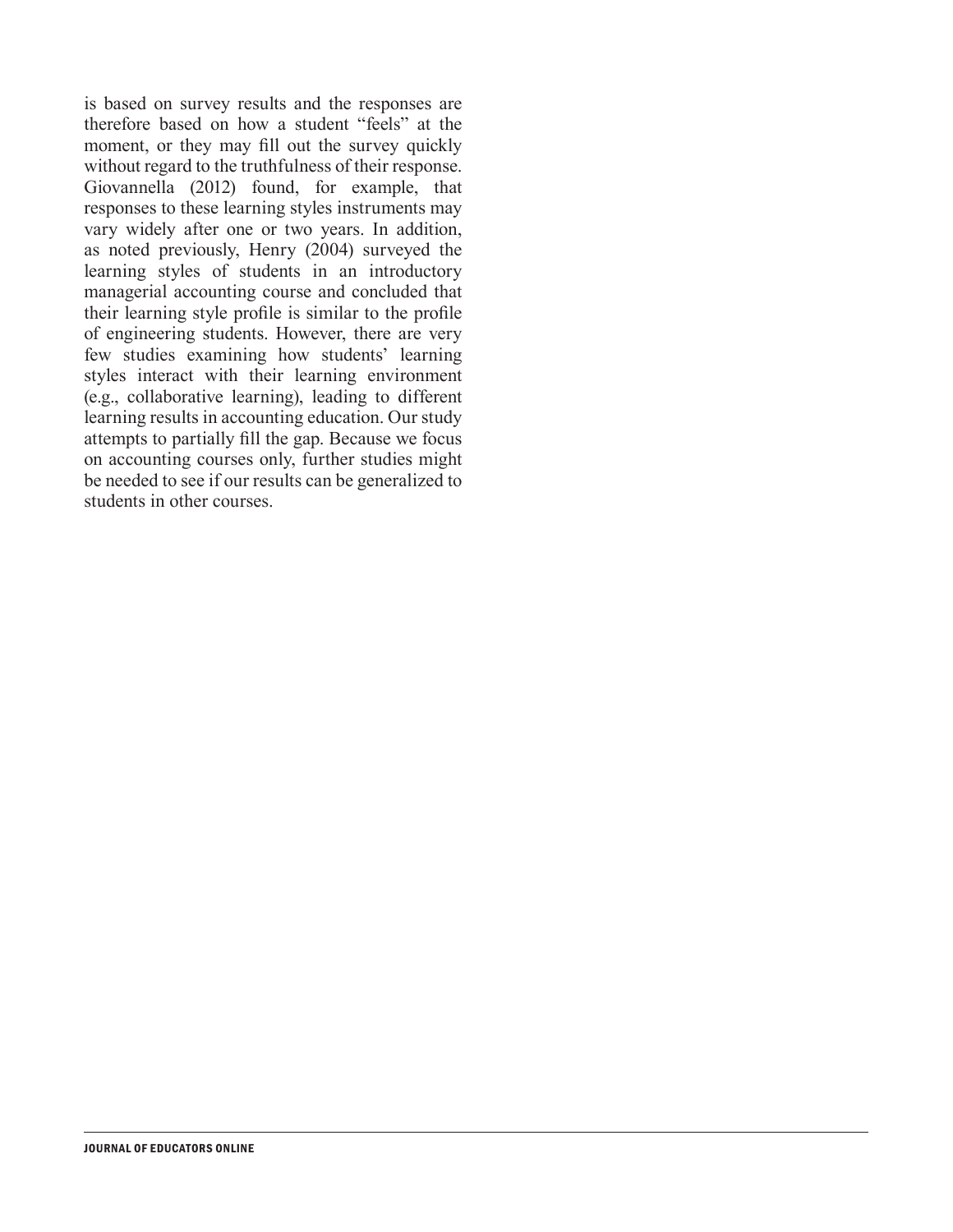# **REFERENCES**

- Alavi, M. (1994). Computer-mediated collaborative learning: An empirical evaluation. MIS Quarterly, 18(2), 159–174.
- Arroyo, I., Burleson, W., Tai, M., Muldner, K., & Woolf, B. P. (2013). Gender differences in the use and benefit of advanced technologies learnings for mathematics. Journal of Educational Psychology, 105(4), 957–969. doi:10.1037/ a0032748
- Bacon, D. (2004). An examination of two learning style measures and their association with business learning. Journal of Education for Business, 79(4), 205–208. doi:10.3200/ JOEB.79.4.205-208
- Black, G., & Kassaye. W. (2014). Do students' learning styles impact student outcomes in marketing classes? Academy of Educational Leadership Journal, 18(4), 149–162.
- Bryant, S., Kahle, J., & Schafer, B. (2005). Distance education: A review of the contemporary literature. Issues in Accounting Education, 20(3), 255–272. doi:10.2308/iace.2005.20.3.255
- Bush, H. F., & Walsh, V. K. (2014). The effectiveness of daily assessments: A preliminary study in principles of financial accounting. American Journal of Business Education, 7(3), 237–244.
- Capdeferro, N., & Romero, M. (2012). Are online learners frustrated with collaborative learning experiences? International Review of Research in Open & Distance Learning, 13(2), 26–44. doi:10.19173/irrodl.v13i2.1127
- Crowley, D, & Mitchell, D. (1994). Communication Theory Today. Stanford, CA: Stanford University Press.
- Delfino, M., & Manca, S. (2007). The expression of social presence through the use of figurative language in a web-based learning environment. Computers in Human Behavior, 23(5), 2190–2211. doi:10.1016/j.chb.2006.03.001
- Dewiyanti, S., Brand-Gruwel, S., Jochems, W., & Broers N. (2007). Students experiences with collaborative learning in asynchronous computer-supported collaborative learning environments. Computers in Human Behavior, 23(1), 496–514. doi:10.1016/j.chb.2004.10.021
- Engel, A. (2015). What are the learning styles of community college accounting teachers and students? Community College Journal of Research and Practice, 39(3), 289–292. do i:10.1080/10668926.2014.944677
- Felder, R., & Silverman, L. (1988). Learning and teaching styles in engineering education. Engineering Education, 78(7), 674–681.
- Felder, R. M., & Spurlin, J. E. (2005). Applications, reliability and validity of the Index of Learning Styles. International Journal of Engineering Education, 21(1), 103–112.
- Francis-Poscente, K., & Jacobsen, M. (2013). Synchronous online collaborative professional development for elementary mathematics teachers. International Review of Research in Open and Distance Learning, 14(3), 319–343.
- Giovannella, C. (2012). What can we learn from long-time lasting measurements of Felder-Silverman's learning styles? In 2012 IEEE 12th International Conference on Advanced Learning Technologies (pp. 647–649). doi:10.1109/ICALT.2012.187
- Graf, S., Kinshuk, & Liu, T.C. (2009). Supporting teachers in identifying students' learning styles in learning management systems: An automatic student modelling approach. Educational Technology & Society, 12(4), 3–14.
- Gunawardena, C., & Zittle, F. (1997). Social presence as a predictor of satisfaction within a computerlimediated conferencing environment. American Journal of Distance Education, 11(3), 8–26. doi:10.1080/08923649709526970
- Halili, H. S., Naimie, Z., Sira, S., AhmedAbuzaid, R., & Leng, C. H. (2015). Exploring the link between learning styles and gender among distance learners. Procedia-Social and Behavioral Sciences, 237, 1082–1086. doi:10.1016/j.sbspro.2015.04.238
- Henry, E. G. (2004). An exploratory study of learning styles among students taking an introductory accounting course. Journal of Accounting and Finance Research, 12(1), 24–32.
- Hou. Y. (2015). Raising self-awareness of learning styles: From a gender difference perspective. International Journal of Learner Diversity & Identities, 21(3/4), 1–10.
- Hung, Y. H., Chang, R. I., & Lin, C. F. (2015). Survey of software literacy, behavior and personal traits of freshmen accounting majors. British Journal of Educational Technology, 46(5), 1064–1069. doi:10.1111/bjet.12333
- Inal, S., Buyukyavuz, O., & Tekin, M. (2015). A study on preferred learning styles of Turkish EFL teacher trainees. Australian Journal of Teacher Education, 40(3), 52–67. doi:10.14221/ ajte.2014v40n3.4
- Islam, J., Rahman, A., & Boland, G. (2011). Nexus of learning style with satisfaction and success of accounting students: A crosscultural study at an Australian university. International Journal of Learning and Change, 5(3/4), 288–304. doi:10.1504/ IJLC.2011.045066
- Joyce, K., & Brown, A. (2011). Enhancing social presence in online learning: Mediation strategies applied to social network tools. Online Journal of Distance Learning Administrations, 12(4),  $1 - 9$ .
- Ku, D., & Chang, C. (2011). The effect of academic discipline and gender difference on Taiwanese college students' learning styles and strategies in web-based learning environments. Turkish Online Journal of Educational Technology, 10(3), 265–272.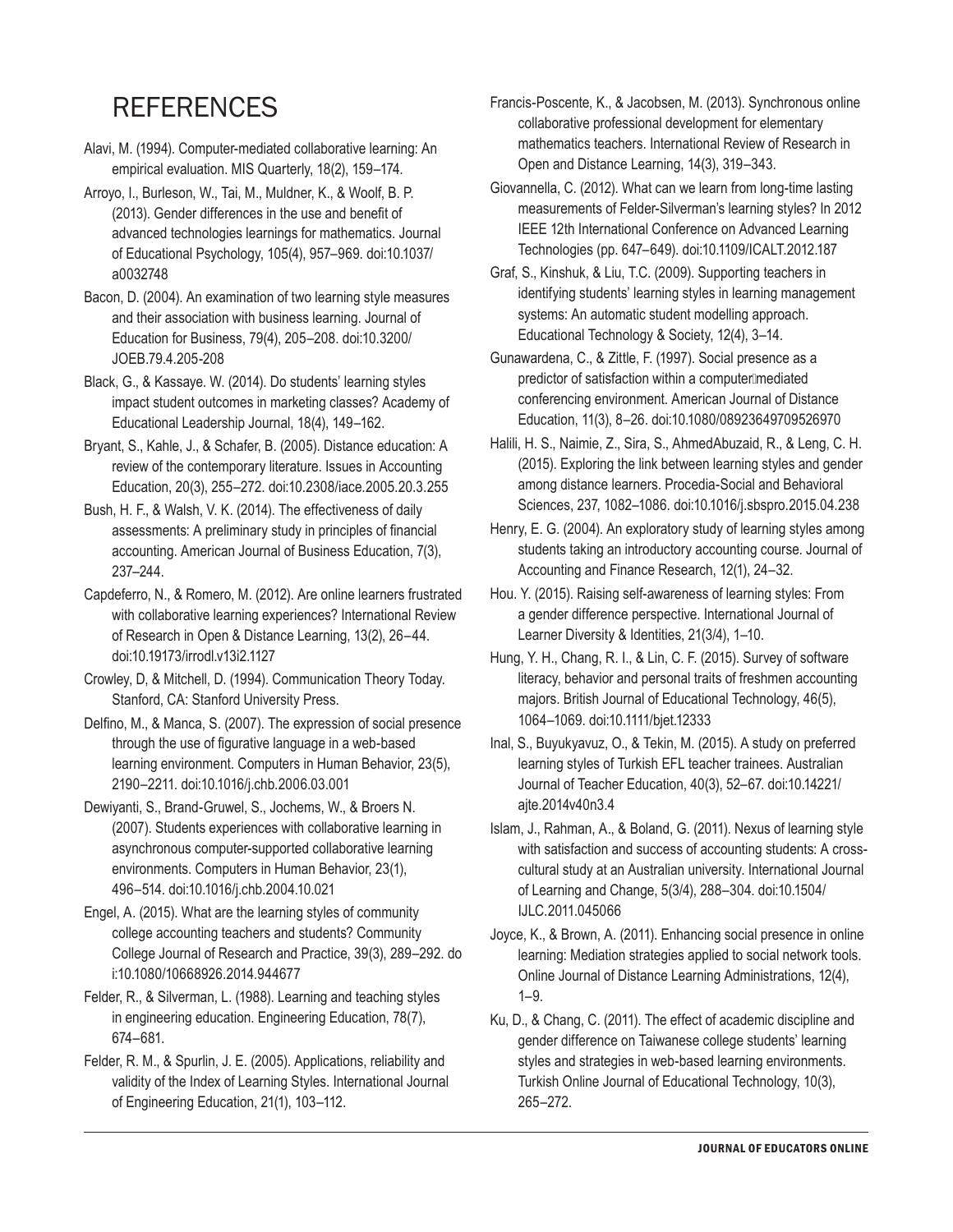Kuboni, O. (2013). The preferred learning modes of online graduate students. International Review of Research in Open & Distance Learning, 14(3), 228–249. doi:10.19173/irrodl. v14i3.1462

Kumar, A., Smriti, A., Pratap, D., & Krishnee, G. (2012). An analysis of gender differences in learning style preferences among medical students. Indian Journal of Forensic Medicine & Pathology, 5(1), 9–16.

Lee, H., & Bonk, C. (2014). Collaborative learning in the workplace: Practice issues and concerns. International Journal of Advanced Corporate Learning, 7(2), 10–17.

Litzinger, T. A., Lee, S. A., Wise, J. C., & Felder, R. M. (2007). A psychometric study of the Index of Learning Styles. Journal of Engineering Education, 96(4), 309–319. doi:10.1002/j.2168-9830.2007.tb00941.x

Loo, R. (2002). A meta-analytic examination of Kolb's learning style preferences among business majors. Journal of Education for Business, 77(5), 252–256. doi:10.1080/08832320209599673

McConnell, D. (2002). Action research and distributed problembased learning in continuing professional education. Distance Education, 23(1), 59–83. doi:10.1080/01587910220123982

Nieminen, P., Savinainen, A., & Viiri J. (2013). Gender differences in learning of concept of force representational consistency and scientific reasoning. International Journal of Science and Mathematics Education, 11(5), 1137–1156. doi:10.1007/ s10763-012-9363-y

Nuzhat, A., Salem, R., Al Hamdan, N., & Ashour, N. (2013). Gender differences in learning styles and academic performance of medical students in Saudi Arabia. Medical Teacher, 35, 78–82. doi:10.3109/0142159X.2013.765545

Pearson, M. (2012). Building bridges: Higher degree student retention and counselling support. Journal of Higher Education Policy & Management, 34(2), 187–199. doi:10.1080/ 1360080X.2012.662743

Platsidou, M., & Metallidou, P. (2009). Validity and reliability issues of two learning style inventories in a Greek sample: Kolb's Learning Style Inventory and Felder & Soloman's Index of Learning Styles. International Journal of Teaching and Learning in Higher Education, 20(3), 324–335.

Salkind, N. J., &Rasmussen, K. (Eds.). (2008). Encyclopedia of educational psychology. Thousand Oaks, CA: Sage Publications.

Sandman, T. (2014). A preliminary investigation into the adaptive learning styles of business students. Decision Sciences Journal of Innovative Education, 12(1), 33–54. doi:10.1111/ dsji.12020

Short, J., Williams, E., & Christie, B. (1976). The social psychology of telecommunications. London, UK: John Wiley & Sons.

Silverman, M. (2015). Gender differences in learning styles among project managers: Implications for leadership development programs. Retrieved from Dissertation Abstracts International Section A: Humanities and Social Sciences Vol. 76(2-A)(E).

So, H., & Brush, T. (2008). Student perceptions of collaborative learning, social presence and satisfaction in a blended learning environment: Relationships and critical factors. Computers & Education, 51(1), 318–336. doi:10.1016/j. compedu.2007.05.009

Tu, C. H. (2002). The measurement of social presence in an online learning environment. International Journal on e-Learning, 1(2), 34–45. Retrieved from https://www.learntechlib. org/p/10820/

Waldeck, A., Kearney, P., & Plax, T. (2013). Business and professional communication in a digital age. Boston: Wadsworth Cengage Learning.

Xu, J., Du, J., & Fan, X. (2015). Students' groupwork management in online collaborative learning environment. Education Psychology and Society, 18(2), 195–205

Zhao, H., Sullivan, J., & Mellenius, I. (2014). Participation, interaction and social presence: An exploratory study of collaboration in online peer review groups. British Journal of Educational Technology, 45(5), 807–819. doi:10.1111/ bjet.12094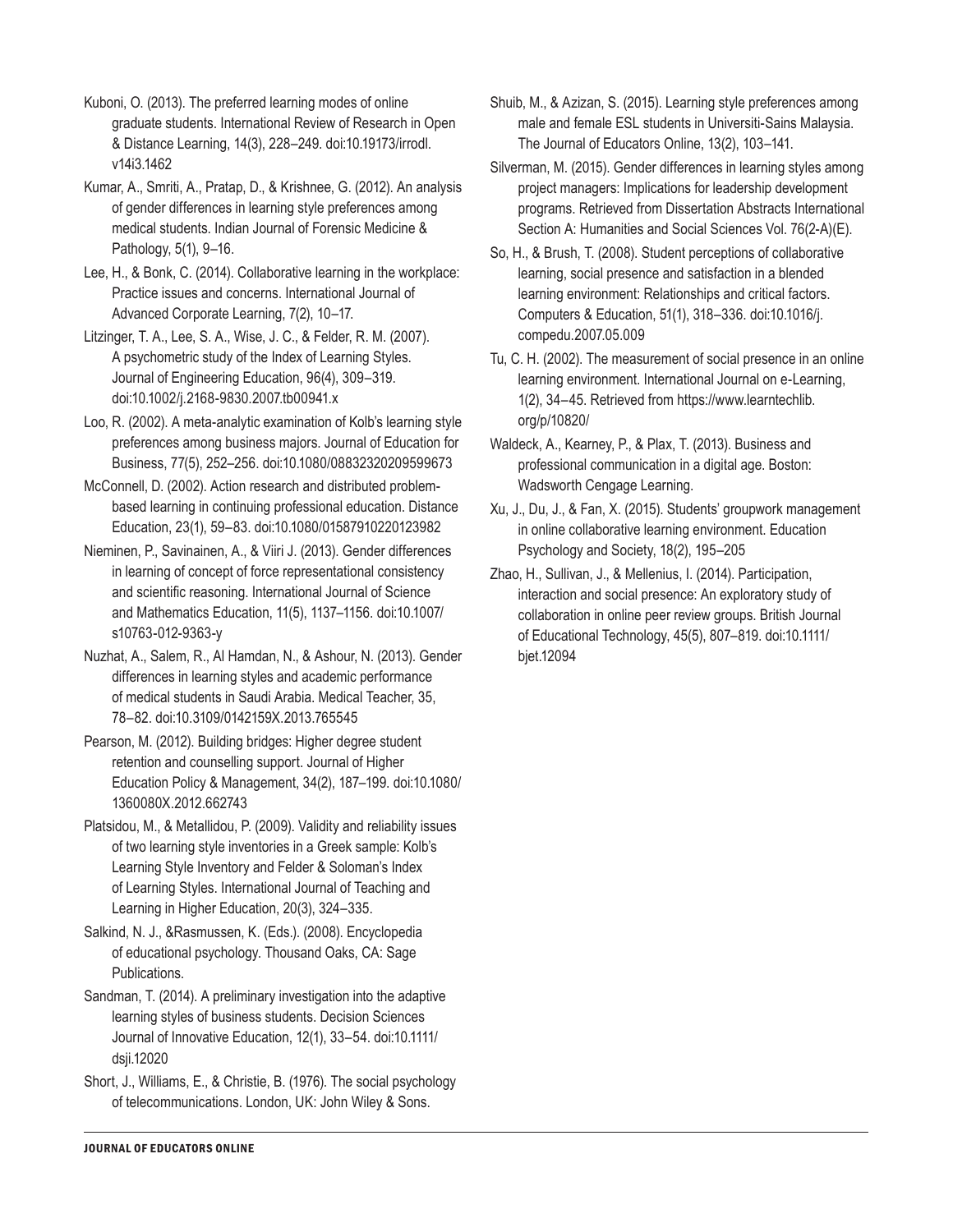### APPENDIX A. COMPOSITION OF MULTI-ITEM MEASURES

#### COLLABORATIVE LEARNING (CRONBACH ALPHA = .79)

Collaborative learning experience with the use of various communication media is better than in a face-to-face learning environment.

I felt part of a learning community in my group.

I actively exchanged my ideas with group members.

I was able to develop new skills and knowledge from other members in my group.

I was able to develop problem solving skills through peer collaboration.

Collaborative learning in my group was effective.

Collaborative learning in my group was time consuming.

Overall, I am satisfied with my collaborative learning experience in this course.

#### SOCIAL PRESENCE (CRONBACH ALPHA = .84)

Communication media (CM) messages are social forms of communication.

CM messages convey feeling and emotion.

CM is private/confidential.

CM messages are impersonal.

Using CM is a pleasant way to communicate with others.

The language people use to express themselves in online communication is stimulating. It is easy to express what I want to communicate through CM.

The language used to express oneself in online communication is easily understood.

I am comfortable participating, even though I am not familiar with the topics.

CM is technically reliable (e.g., free of system or software errors that might compromise the reliability of your online messages reaching ONLY the target destination).

CM allows relationships to be established based upon sharing and exchanging information. CM allows me to build more caring social relationship with others.

It is unlikely that someone might obtain personal information about you from the CM messages.

Where I access CM (home, office, computer labs, public areas, etc.) does not affect my ability/desire to participate.

CM permits the building of trust relationships.

The large amounts of CM messages (numbers of messages and length of messages) do not inhibit my ability to communicate.

It is unlikely that someone else might redirect your messages.

#### SATISFACTION (CRONBACH ALPHA = .84)

I was able to learn from my preferred communication media (for example, Instant Messenger, Facebook)

I was stimulated to do additional reading or research on topics discussed in this course. I learned to value other points of view.